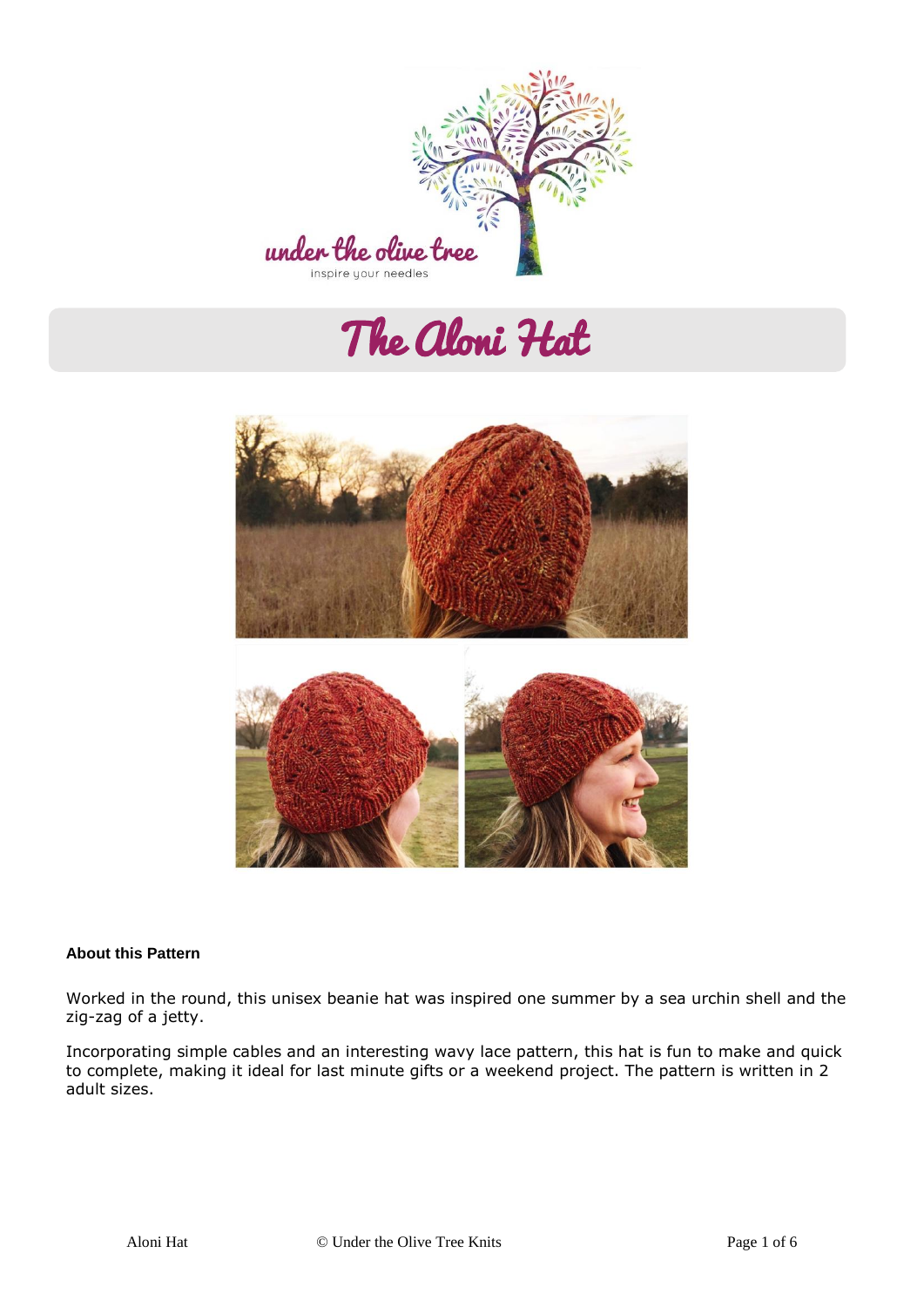## Pattern Notes

#### **Skills / Techniques used** – Decreasing, simple lace and cabling

**Sizes:** Small and Large Adult

**Measurements:** The finished item is designed to fit an adult head:

Small Adult – 19" - 21" (48 – 53cm) circumference and 8" (20cm) length Large Adult – 22" – 24" (56 - 61cm) circumference and 9" (23cm) length

#### **Materials Used**

- 1 x 4mm / US 7, 9" / 23cm circular needle
- $\bullet$  1 x 4.5mm / US 7, 9" / 23cm circular needle
- $\bullet$  1 set 4.5mm / US 7 dpns
- 1 x 50g ball (100m / 109 yards) Sublime Luxurious Aran Tweed (colour shown Red Earth 370)
- Stitch marker
- Tapestry needle

**Gauge**: 26 rows x 18 stitches to 4 inches / 10cm in stockinette stitch using 4.5 mm / US 7 needles

### Abbreviations

Video tutorials are provided for hyperlinked abbreviations. Click on the link to view the video or for more details please visit<https://www.undertheolivetreeknits.com/tutorials.html>

| St(s)                   | Stitch(es)                                                                                                                                                                             |
|-------------------------|----------------------------------------------------------------------------------------------------------------------------------------------------------------------------------------|
| <b>Rnd</b>              | Round                                                                                                                                                                                  |
| Dpn's                   | Double Pointed Needles                                                                                                                                                                 |
| <b>PM</b>               | Place Marker                                                                                                                                                                           |
| $\overline{\mathbf{K}}$ | Knit                                                                                                                                                                                   |
| $\mathbf{P}$            | Purl                                                                                                                                                                                   |
| <b>Yo</b>               | Yarnover (1 stitch increased)                                                                                                                                                          |
| <b>Ssk</b>              | Slip, slip, knit: Slip the next 2 stitches 1 at a time knit-wise, insert the left hand<br>needle into the front of the slipped stitches and knit them together (1 stitch<br>decreased) |
| <b>K2tog</b>            | Knit 2 stitches together (1 stitch decreased)                                                                                                                                          |
| $4/4$ LC                | Slip 4 sts onto a cable needle and hold at the front, k the next 4 sts then k the 4<br>sts from the cable needle                                                                       |
| $3/3$ LC                | Slip 3 sts onto a cable needle and hold at the front, k the next 3 sts then k the 3<br>sts from the cable needle                                                                       |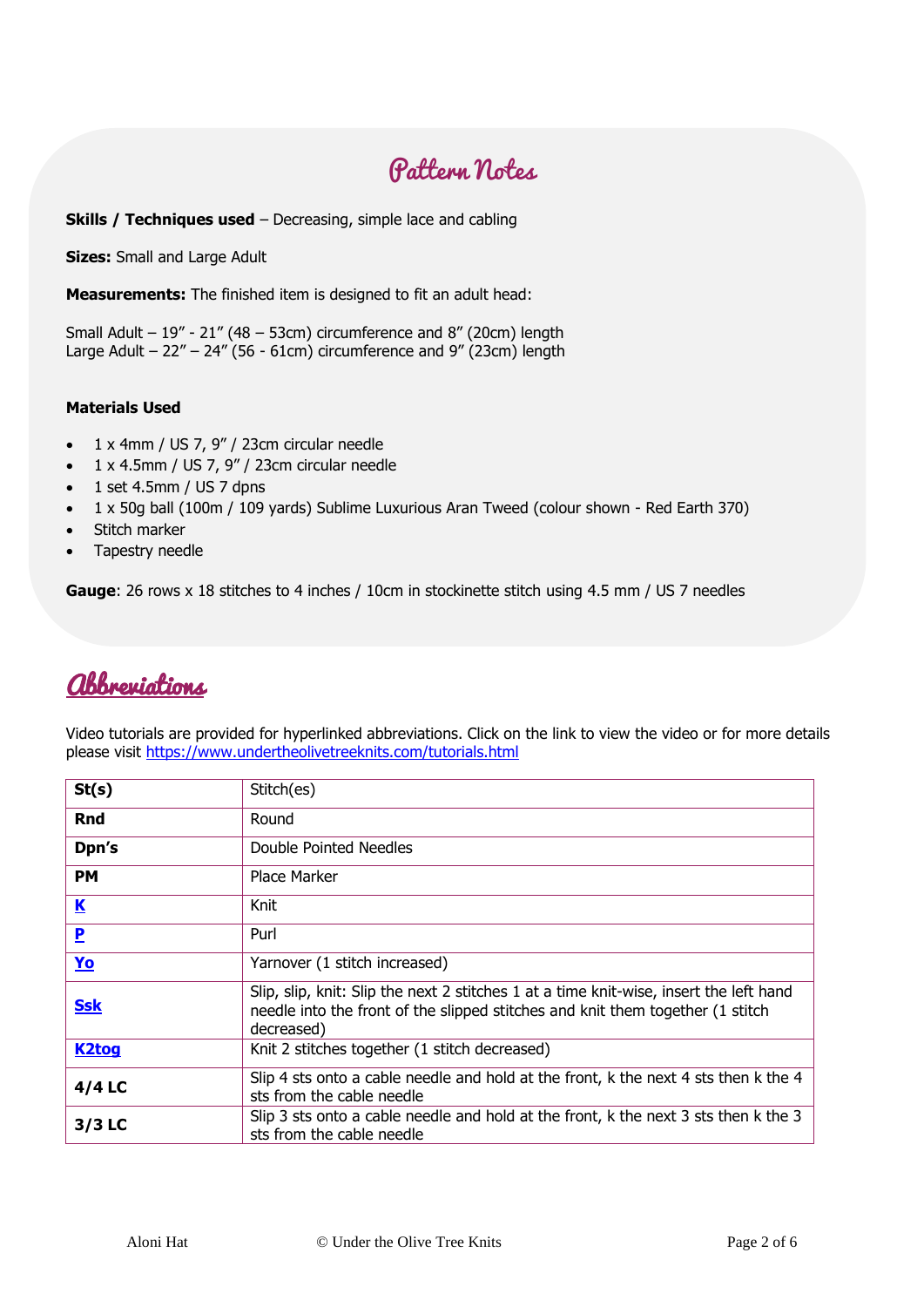## INSTRUCTIONS

The stitch counts for the larger size is given in the parentheses.

Cast on 90 (100) stitches on 4mm / US 7 circular needle and join together in the round making sure not to twist stitches. PM.

Both Sizes

Rnd's 1 - 10: [K1, P1], repeat to end

Change to 4.5mm / US 7 circular needle

Rnd 11: [4/4 LC, p2(3), k6, p2(3)] 5 times Rnd 12: [K8, p2(3), k6, p2(3)] 5 times Rnd 13: [K8, p2(3), yo, k2, ssk, k2, p2(3)] 5 times Rnd 14: [K8, p2(3), k6, p2(3)] 5 times Rnd 15: [4/4 LC, p2(3), k1, yo, k2, ssk, k1, p2(3)] rep to end of rnd Rnd 16: [K8, p2(3), k6, p2(3)] 5 times Rnd 17: [K8, p2(3), k2, yo, k2, ssk, p2(3)] 5 times Rnd 18: [K8, p2(3), k6, p2(3)] 5 times Rnd 19: [4/4 LC, p2(3), k6, p2(3)] 5 times Rnd 20: [K8, p2(3), k6, p2(3)] 5 times Rnd 21: [K8, p2(3), k2, k2tog, k2, yo, p2(3)] 5 times Rnd 22: [K8, p2(3), k6, p2(3)] 5 times Rnd 23: [4/4 LC, p2(3), k1, k2tog, k2, yo, k1, p2(3)] 5 times Rnd 24: [K8, p2(3), k6, p2(3)] 5 times Rnd 25: [K8, p2(3), k2tog, k2, yo, k2, p2(3)] 5 times Rnd 26: [K8, p2(3), k6, p2(3)] 5 times Rnds  $27 - 42$ : Repeat Rnds  $11 - 26$  once more

Small size only – change to dpn's when it is comfortable to do so

Rnd 43: [4/4 LC, p2, k6, p2] 5 times Rnd 44: [K8, p2, k6, p2] 5 times Rnd 45: [[K8, p2, yo, k2, [k2tog] twice, p2]] 5 times (85 sts) Rnd 46: [K8, p2, k5, p2] 5 times Rnd 47: [[4/4 LC, p2, k1, yo, [k2tog] twice, p2]] 5 times (80 sts) Rnd 48: [K8, p2, k4, p2] 5 times Rnd 49: [K2tog, k4, k2tog, p2, k2, yo, k2tog, p2] 5 times (70 sts) Rnd 50: [K6, p2, k4, p2] 5 times Rnd 51: [C3F, p2tog, k4, p2tog] 5 times (60 sts) Rnd 52: [K6, p1, k4, p1, 5 times Rnd 53: [[K6, p1, [k2tog] twice, p1]] 5 times (50 sts) Rnd 54: [K6, p1, k2, p1] 5 times Rnd 55: [[C3F, [k2tog] twice] 5 times (40 sts) Rnd 56: [K2tog, k2] 5 times (30 sts) Rnd 57: [K2tog] 15 times (15 sts) Rnd 58: [K2tog] 7 times, k1 (9 sts)

Large size only – change to dpn's when it is comfortable to do so

Rnds 43 – 52: Repeat Rnds 11 - 20

Rnd 53: [[K8, p3, [k2tog] twice, k2, yo, p3] 5 times (95 sts) Rnd 54: [K8, p3, k5, p3] 5 times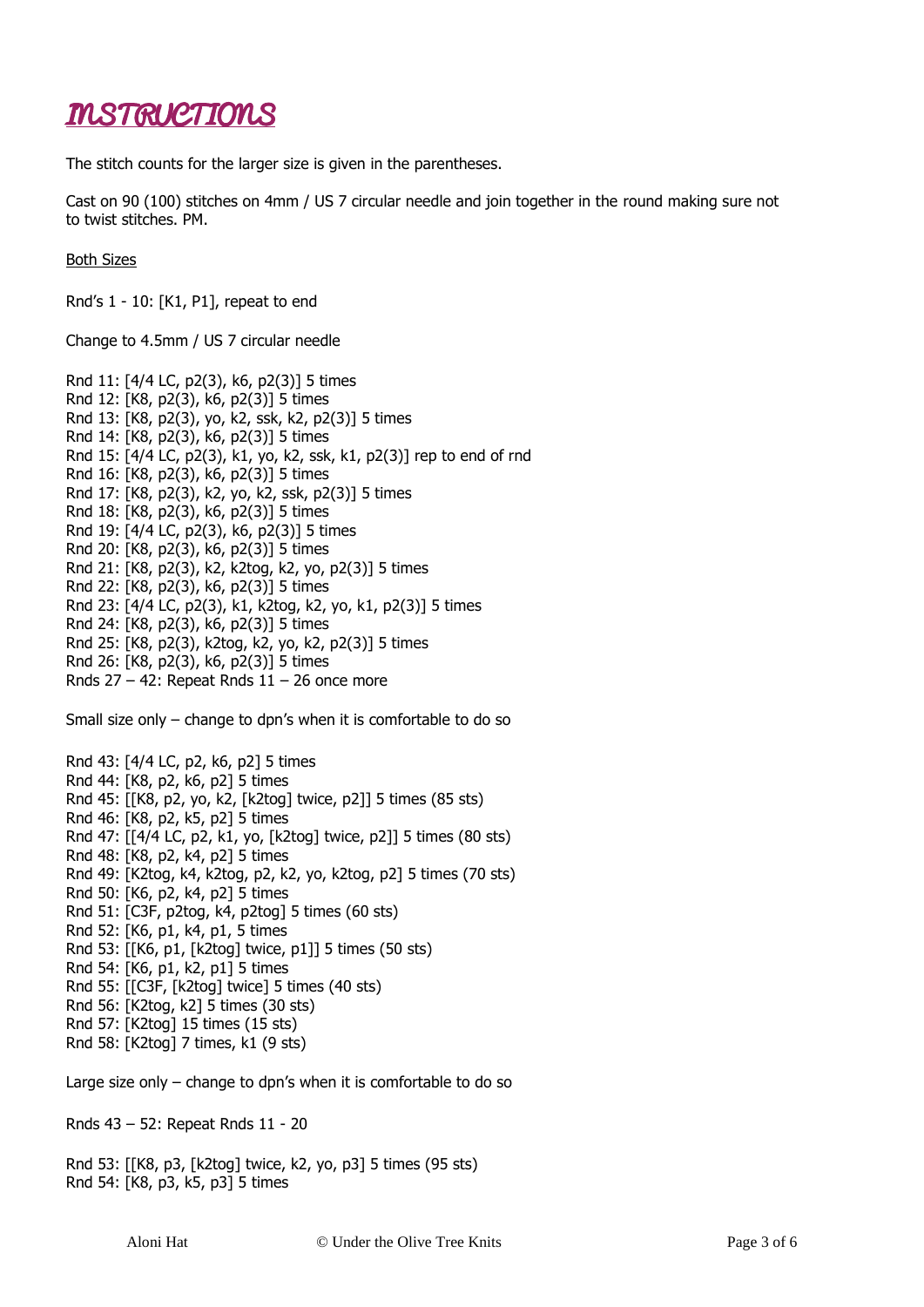Rnd 55: [[4/4 LC, p3, [k2tog] twice, yo, k1, p3]] 5 times (90 sts) Rnd 56: [K8, p3, k4, p3] 5 times Rnd 57: [K2tog, k4, k2tog, p3, k2tog, yo, k2, p3] 5 times (80 sts) Rnd 58: [K6, p3, k4, p3] 5 times Rnd 59: [C3F, p2tog, p1, k4, p2tog, p1] 5 times (70 sts) Rnd 60: [K6, p2, k4, p2] 5 times Rnd 61: [[K6, p2, [k2tog] twice, p2]] 5 times (60 sts) Rnd 62: [K6, p2, k2, p2] 5 times Rnd 63: [C3F, p2tog, k2, p2tog] 5 times (50 sts) Rnd 64: [K6, p1, k2, p1] 5 times Rnd 65: [K2tog, k2, k2tog, p1, k2, p1] 5 times (40 sts) Rnd 66: [K4, p1, k2, p1] 5 times Rnd 67: [K1, k2tog, k1, p1, k2tog, p1] 5 times (30 sts) Rnd 68: [K3, p1, k1, p1] 5 times Rnd 69: [K2tog] 15 times (15 sts) Rnd 70: [K2tog] 7 times, k1 (9 sts)

**FINISHING** – Break off yarn, pull through remaining sts, pull tight to close and weave in any loose ends.

under the olive tree knits inspire your needles

Thank you for downloading this pattern, I hope you enjoy knitting it! Stay up to date on all new Under the Olive Tree pattern releases, yarn updates and be notified of future discounts and KAL's by signing up to the newsletter **[HERE](http://eepurl.com/dpzk0r)** 

And why not come and join the Facebook Grou[p Under The Olive Tree Knitters](https://www.facebook.com/groups/UndertheOliveTreeKnitters) and share your WIPs and FOs with a friendly group. Hope to see you there!

For pattern support please e-mai[l jem@undertheolivetreeknits.com](mailto:jem@undertheolivetreeknits.com)

This pattern is intended for personal, non-commercial use only. Please do not reproduce without permission.



[olivetreejem](https://www.ravelry.com/designers/jem-arrowsmith---under-the-olive-tree-knits) [@olivetreejem](https://www.instagram.com/olivetreejem/) [www.undertheolivetreeknits.com](http://www.undertheolivetreeknits.com/)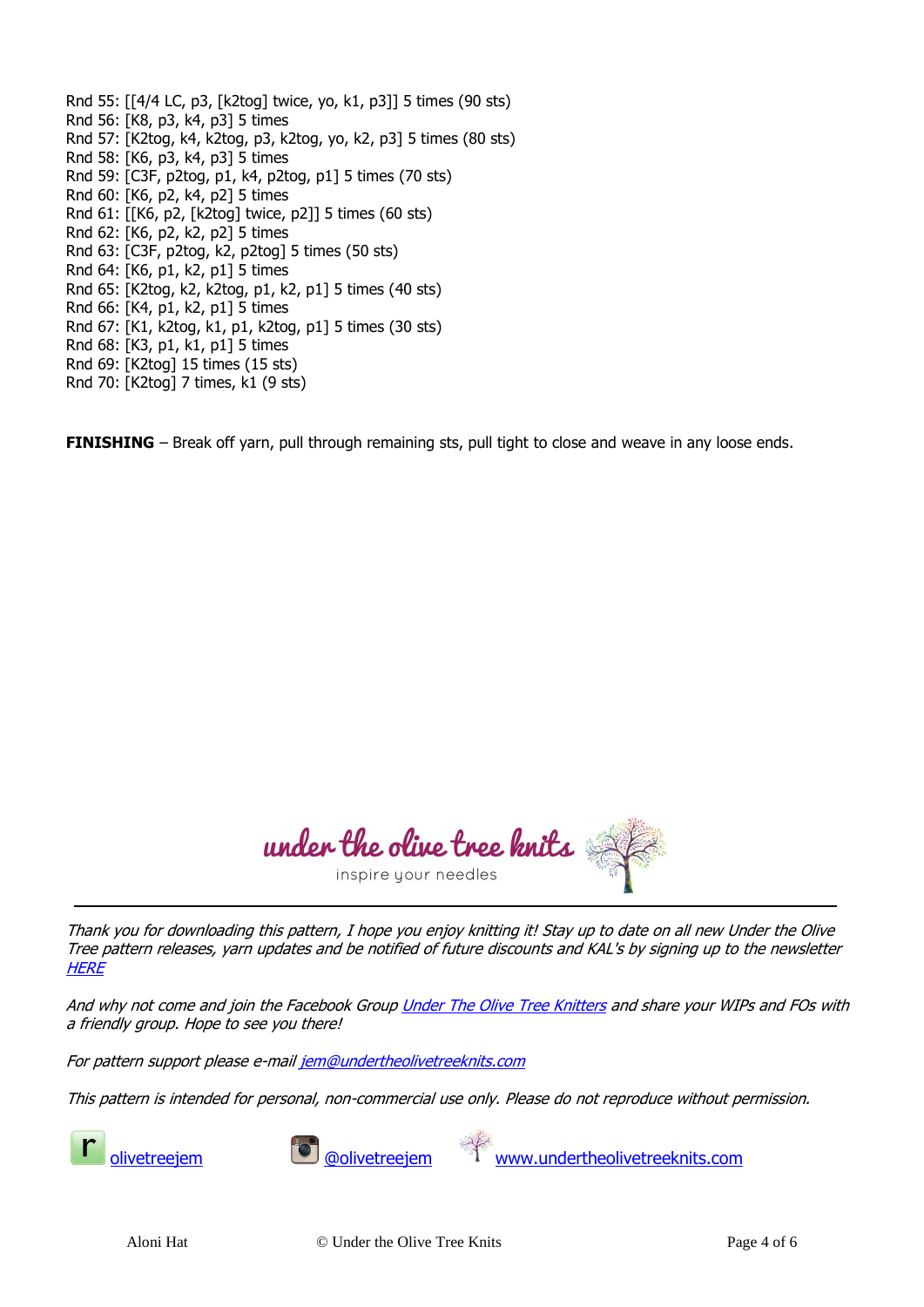

#### **Small Size**

**Rnds 1 – 10:** Cast on 90 stitches on 4mm / US 7 circular needle and join together in the round making sure not to twist stitches. PM.

Change to 4.5mm / US 7 circular needle

#### **Chart A – Small Size**

**Rnds 11 – 26:** Work each row of Chart A a total of 5 times **Rnds 27 – 42:** Repeat rnds 11 - 26



#### **Chart B – Small Size**

**Rnds 43 – 56**: Work each row of Chart B a total of 5 times



**Rnd 57:** [K2tog] 15 times (15 sts)

**Rnd 58:** [K2tog] 7 times, k1. You will end on 9 sts. See written instructions for finishing.